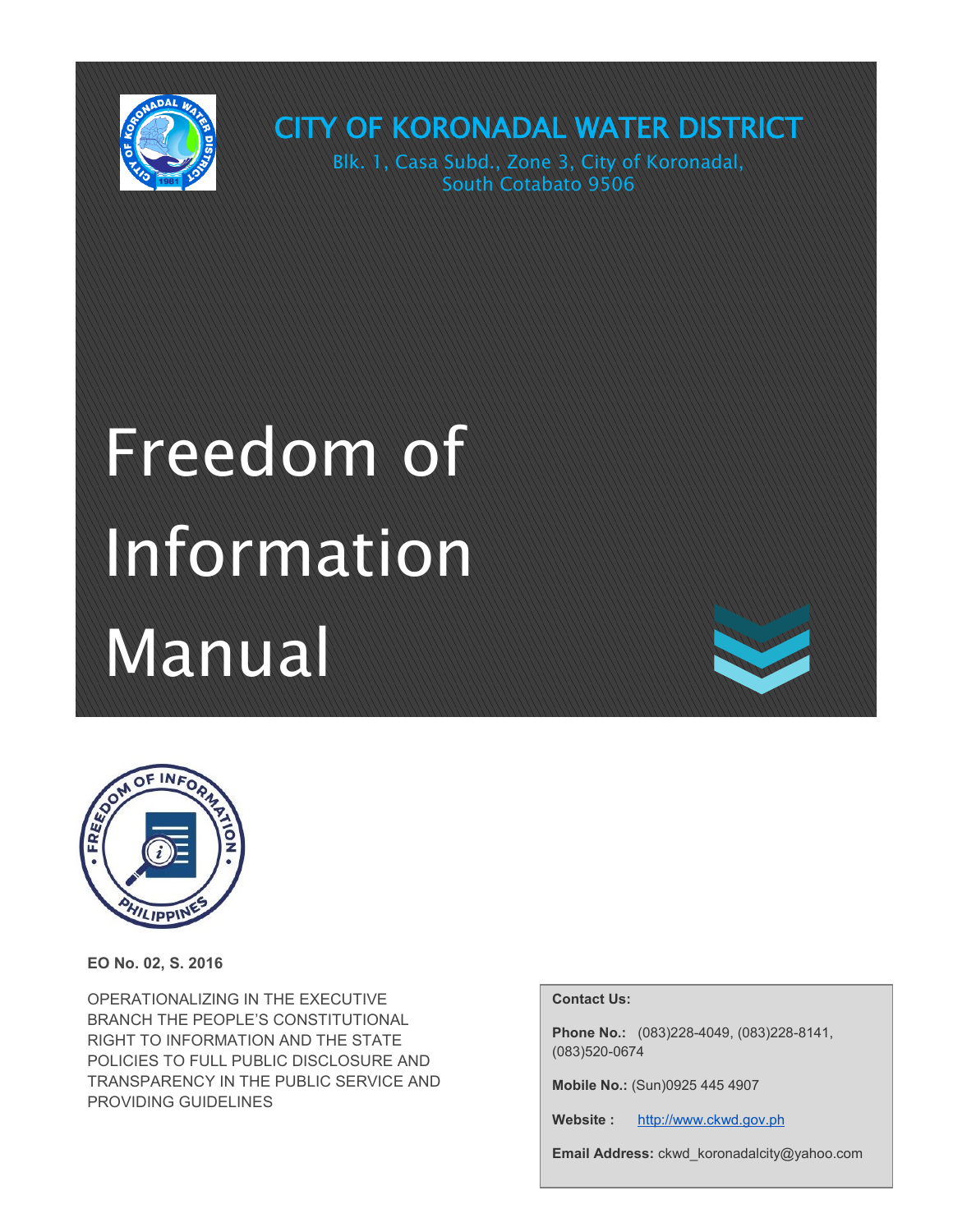# TABLE OF CONTENTS

| $\mathbf{L}$ | Overview | Page |
|--------------|----------|------|
|              |          |      |
| $\Pi$ .      |          |      |
| III.         |          |      |
| IV.          |          |      |
| V.           |          |      |
| VI.          |          |      |
| VII.         |          |      |
| VIII.        | Annexes  |      |
|              |          |      |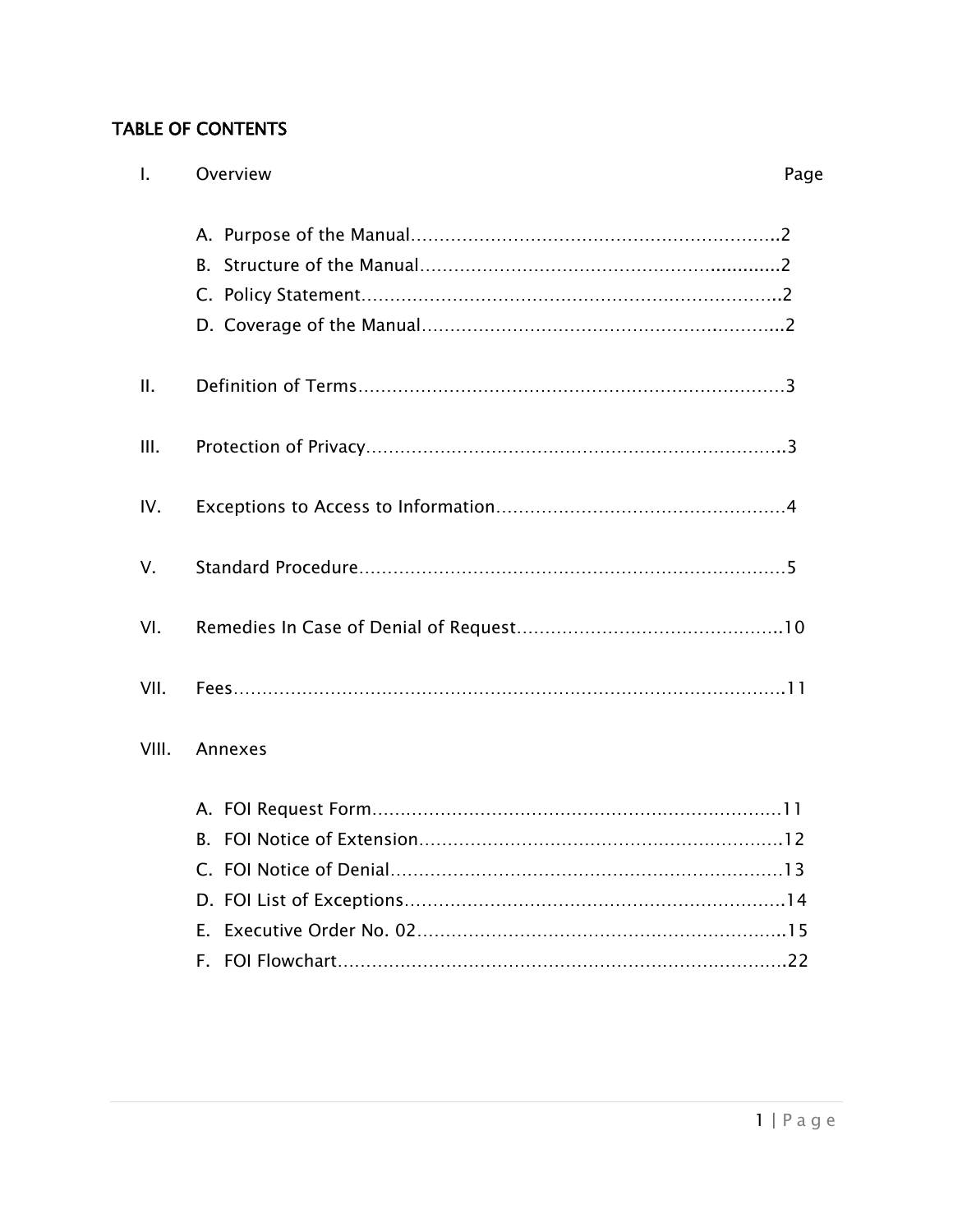#### I. Overview

#### Purpose of the Manual

To provide guidelines and processes in requesting of information in pursuant to Executive Order (EO) no. 02 s. 2016 known as the Freedom of Information Act.

#### Structure of the Manual

This Manual shall set out the rules and procedures to be followed by the CKWD when a request for access to information is received. It also sets out the definition of terms, standard operating procedure, remedies and fees. Also provides relevant forms and other annexes.

#### Coverage of the Manual

This Manual shall cover all requests for information directed to the CKWD Office.

#### Policy Statement

CKWD is committed to uphold the right to freedom of information and implementation of full public disclosure of all its transactions involving public interest subject to limitations as provided by the constitution, applicable laws, rules, regulations and procedures.

#### Responsible Officers

- a. FOI Receiving Officer (FRO)
- b. FOI Decision Maker (FDM)
- c. FOI Appeals and Review Committee (FARC)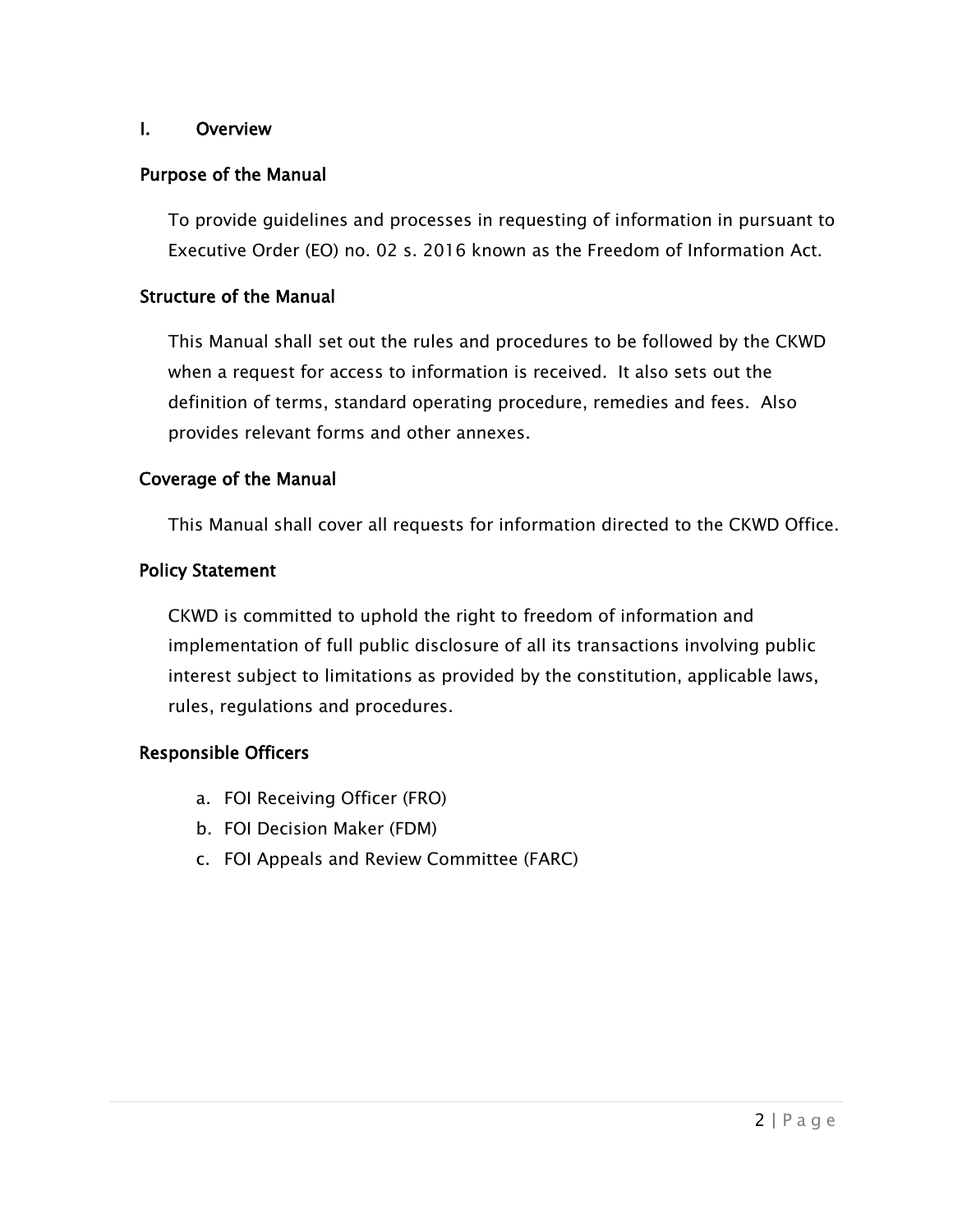# II. Definition of Terms

- 1. Document a piece of written, printed or electronic matter that provides information or evidence or that serves as an official record.
- 2. Information facts provided or learned about something or someone.
- 3. Official Record the original document that is legally recognized and thus ensuring the quality of a fact when it is established.
- 4. Privacy is the ability of an individual or group to seclude themselves, or information about themselves and thereby express themselves selectively.
- 5. Public Records are documents or pieces of information that are not considered confidential and generally pertain to the conduct of government.
- 6. Vilification abusively disparaging speech or writing.

#### III. Protection to Privacy

While providing access to information, public records and official records, CKWD shall afford full protection to the right to privacy of its employees and concessionaires as follows:

 CKWD shall ensure that personal information in its custody or under its control is disclosed or released only if it is material or relevant to the subject-matter of the request and its disclosure is permissible under the existing law, rules or regulations;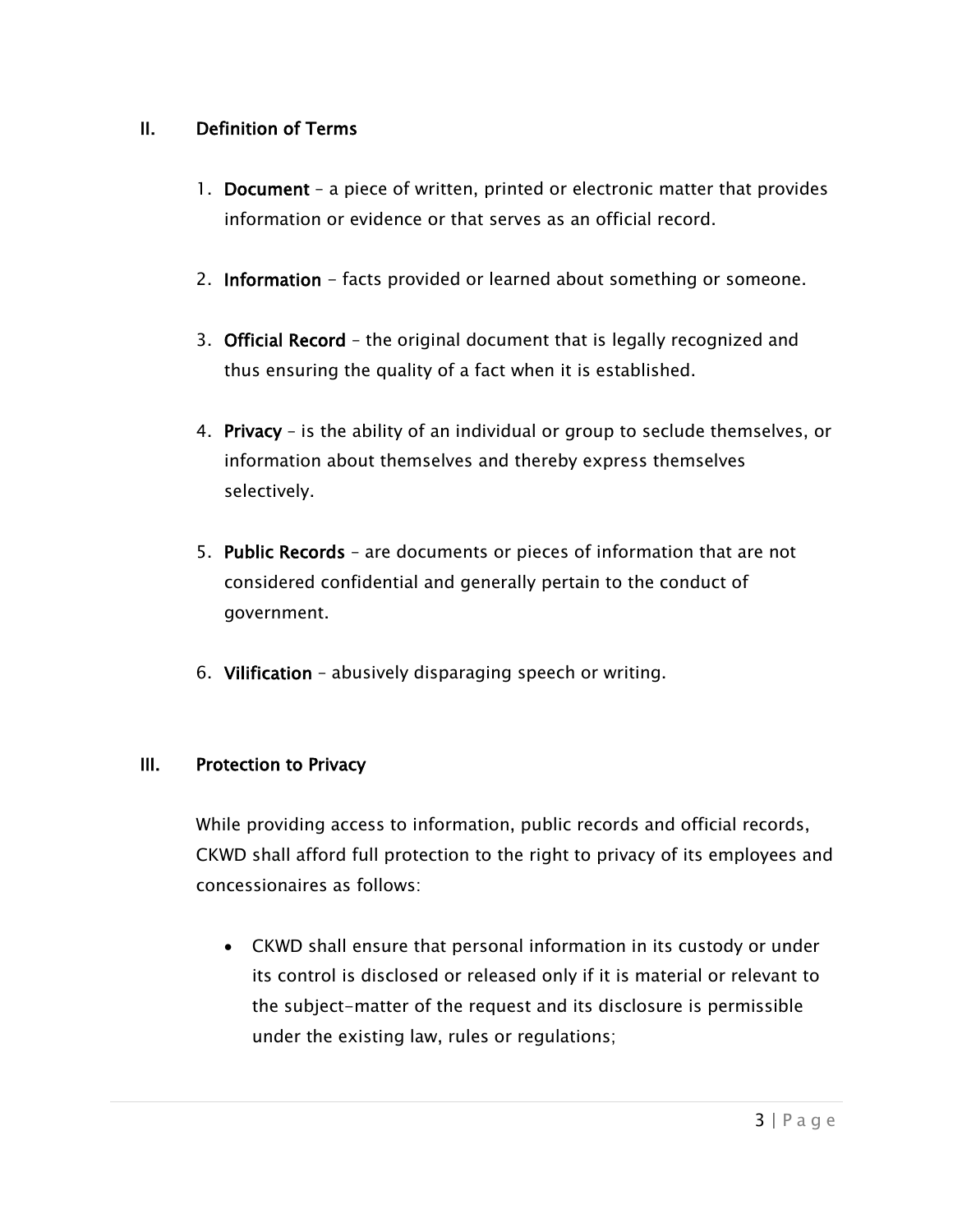- CKWD must protect personal information in its custody or under its control by making reasonable security arrangements against leaks or premature disclosure of personal information which unduly exposes the individual whose personal information is requested, to vilification, harassment or any other wrongful acts.
- Any employee, officer or manager of CKWD who has access, authorized or unauthorized, to personal information in the custody of the office, must not disclose any information except when authorized under EO 02 or pursuant to existing laws, rules and regulations.

#### IV. Exceptions to Access to Information (Annex D)

Access to information shall be denied when the information falls under any of the exceptions issued by the Executive Secretary as Memorandum with the subject Inventory of Exceptions to Executive Order No. 2 dated November 24, 2016. (Annex E)

For the purpose of Freedom of information, the City of Koronadal Water District shall deny access to information on the following grounds:

- 1. Requested information is available in the CKWD Website [\(http://www.ckwd.gov.ph\)](http://www.ckwd.gov.ph/).
- 2. Identical or substantially similar requests (EO 02 s.2016 sec. 11).

"The Government Office shall not be required to act upon an unreasonable subsequent identical or substantially similar request from the same requesting party whose request has already been previously granted or denied by the same Government Office."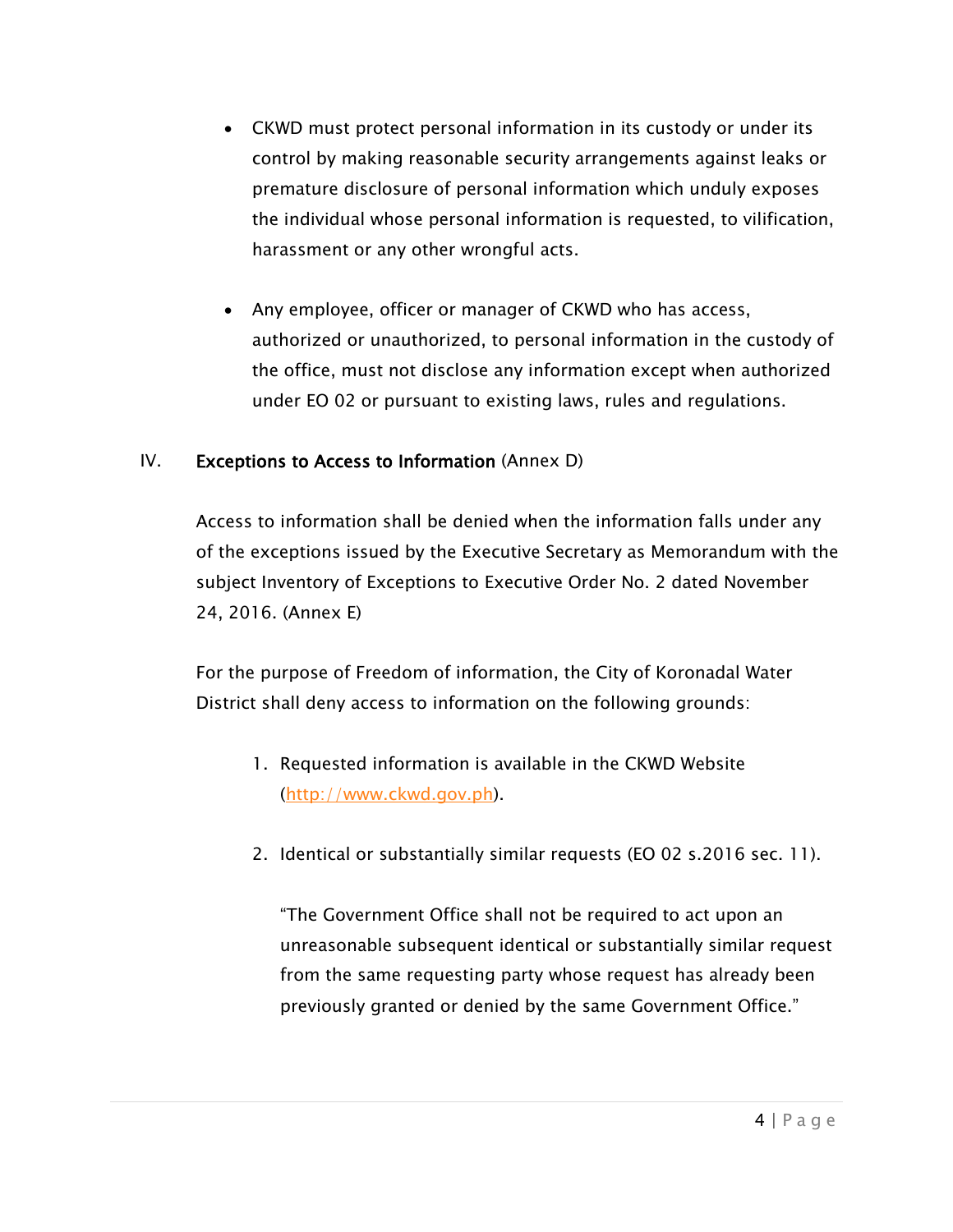- 3. Protection of Privacy
- 4. Information covered by Executive Privilege.
- 5. Privilege information relating to national security, defense, or international relations.
- 7. Information deemed confidential for the protection of the privacy and certain individuals such as minors, victims of crimes or the accused.
- 8. Prejudicial, premature disclosure.
- 9. Matters considered confidential under banking and finance laws and their amendatory laws and;
- 10.Other Reason Under (EO 02 s.2016 sec. 6)

# V. Standard Procedure

# 1. Receipt of request for information

- 1.1 The FOI Receiving Officer (FRO) shall receive the request for information from the requesting party through an FOI Request Form (Annex A) that is completely filled in. (FOI Request Form is available at CKWD Office or downloadable through CKWD Website)
- 1.2 If a written request cannot be made by the requesting party, because of illiteracy or by reason of disability, he or she may make an oral request, and the FRO shall reduce it in writing in the FOI Request Form and must be signed by the requesting party.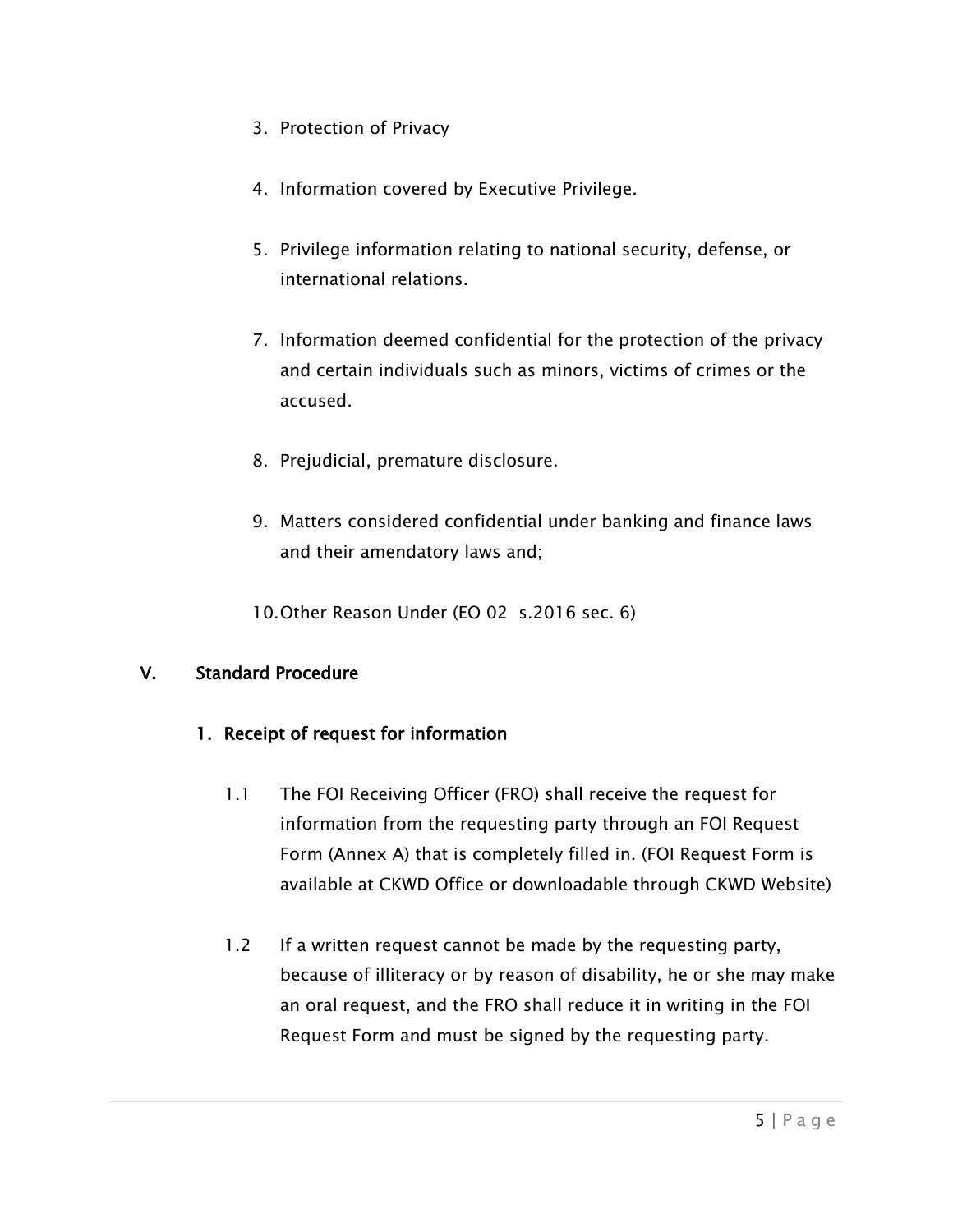1.3 The request shall be stamped received by the FRO, indicating the date and time of the receipt of the written request, and the name, rank, title and position of the public officer who actually received it, with a corresponding signature and a copy furnished to the requesting party.

Note: For requests sent through email, it shall be acknowledged by replying to the said email. The email should also be printed out and follow the procedure done with a written request.

1.4 The CKWD must respond to the requests within fifteen (15) working days following the date of receipt of the request.

> Note: A working day is any day other than a Saturday, Sunday or a day which is declared a national public holiday in the Philippines.

The date of receipt of the request will be either:

- a. The day on which the request is physically or electronically delivered to the government office, or directly into the official email of the CKWD. [mailto:ckwd\\_koronadalcity@yahoo.com](mailto:ckwd_koronadalcity@yahoo.com)
- b. If the FRO has asked the requesting party for further details to identify and locate the requested information, the date will be on which the necessary clarification is received back by the FRO.

Note: An exception to this where the request has been emailed to an employee who is on leave on the day the request has been sent. This will automatically be recognized as an "On Leave" message and will need to be sent to the official email of the CKWD. The Fifteen (15) working-day period will commence on the date the emails received through the official email of the CKWD.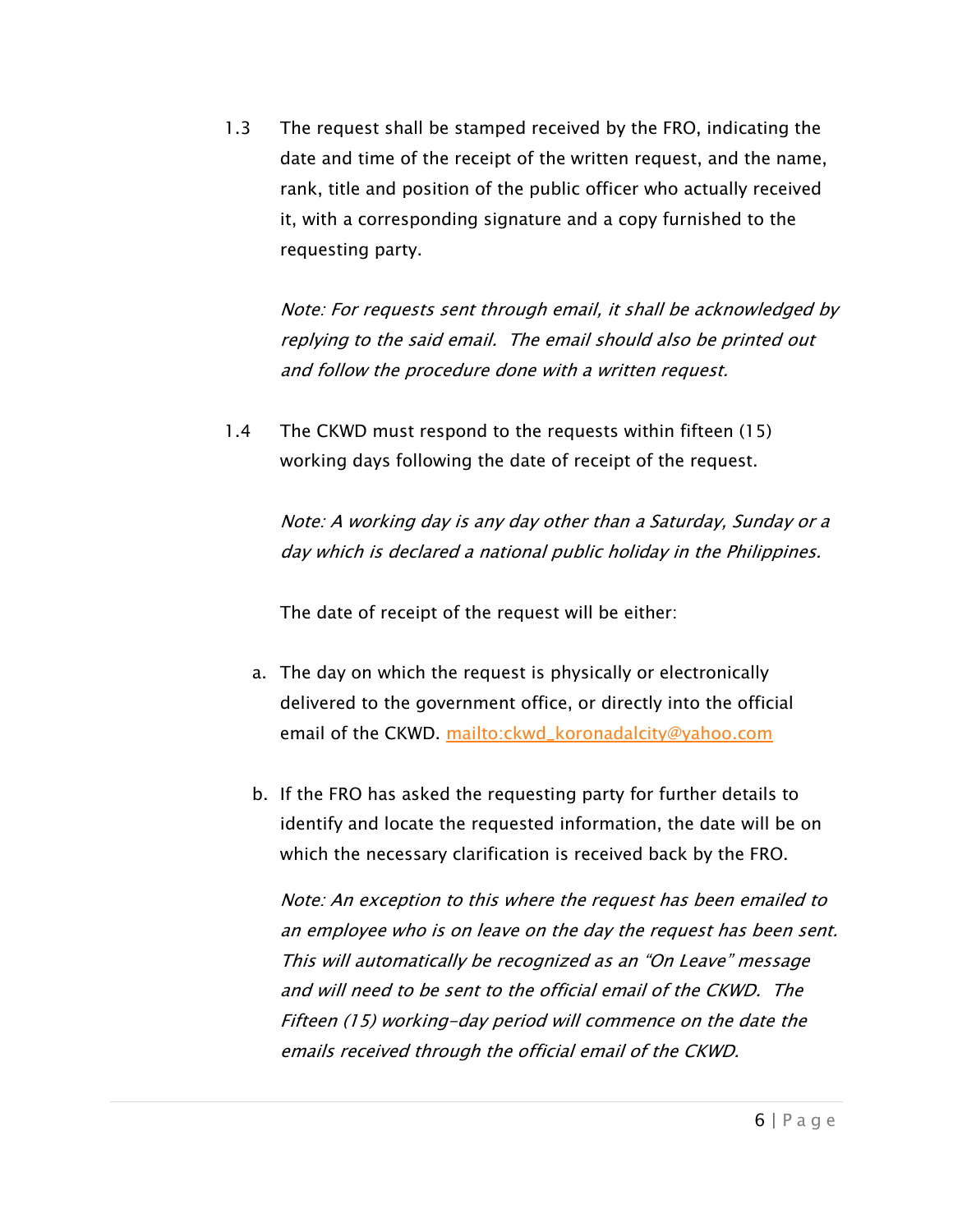# 2. Request Evaluation and Approval

After receipt of the request for information, the FRO shall record the contents of the request and endorse to the FDM for evaluation and approval.

# 2.1 Requested Information is available.

If the requested information is identified to be available, the FDM shall endorse the request to the concerned unit who has access to the requested information (no. 3). The responsible unit shall then act on the requested information and endorse back to the FDM for final approval.

# 2.2 Requested Information is not available.

If the requested information is not available, the requesting party shall be informed of the status of his/her request within the 15 working-day periods.

# 2.3 Requested Information is already available and posted in the CKWD Website. [\(www.ckwd.gov.ph\)](http://www.ckwd.gov.ph/)

If the Information requested is already posted in the website, the FRO shall inform the requesting party and provide the website link where the information is posted.

# 2.4 Requested information is substantially similar or identical to the previous request.

CKWD shall not be required to act upon an unreasonable subsequent identical or substantially similar request from the same requesting party whose request has already been previously granted or denied. However, the requesting party shall be informed of the reason of such denial.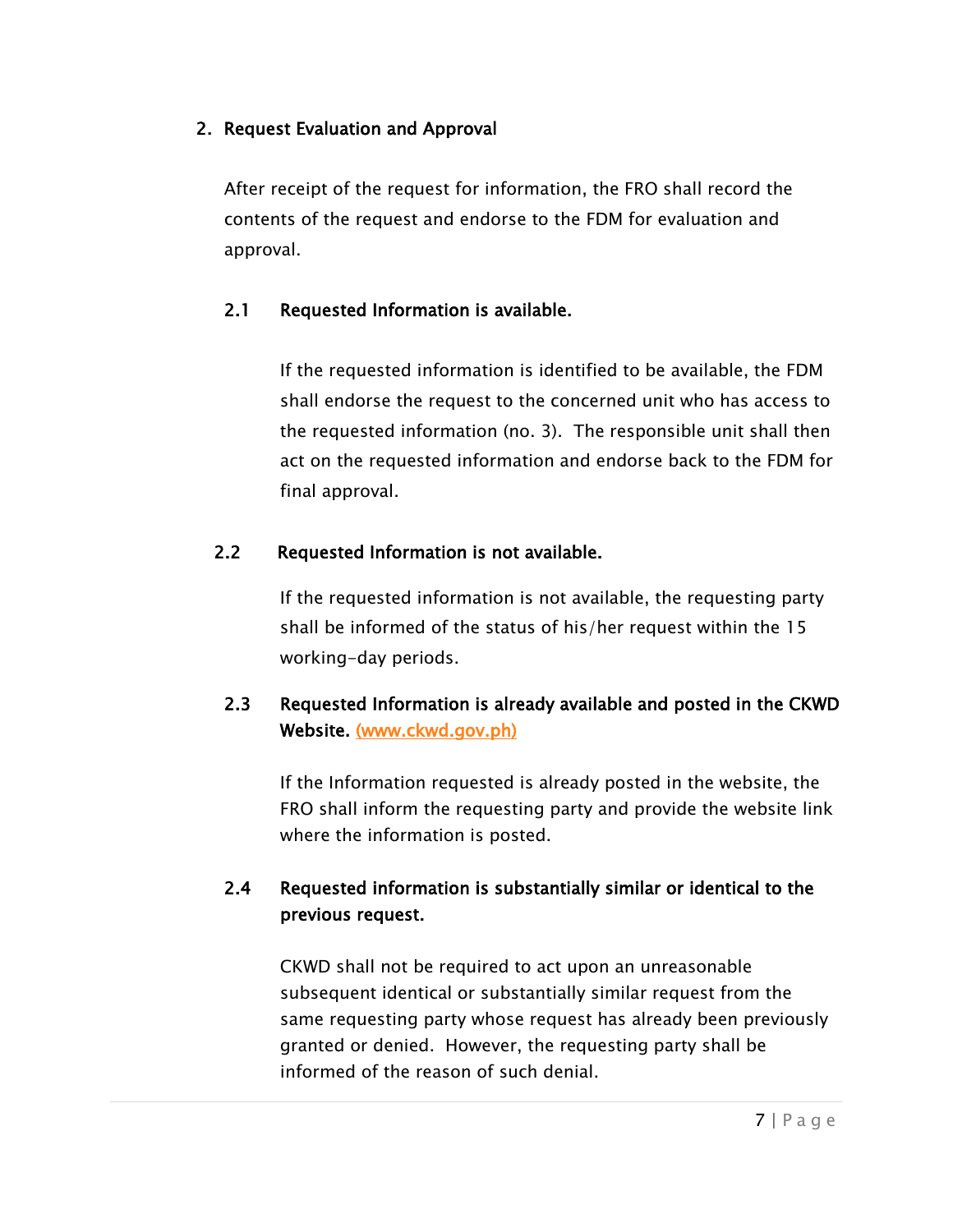# 2.5 Requested Information is under the Exception List.

For requests of information that falls under the memorandum issued by the Executive Secretary dated Nov. 24, 2016 entitled Inventory of Exceptions to EO no. 2, s. 2016. The Concerned Unit shall discuss with the FDM if the information requested is indeed an exception. Upon verification, the Requesting Party shall be immediately informed of the denial and the reason thereof.

# 3. Transmittal of request from the FDM to the Concerned Unit.

Upon evaluation of the request by the FDM, a copy of the same shall be endorsed to the Concerned Unit within one (1) day from its receipt.

# 4. Processing of the Request

The Concerned Unit shall prepare the records needed by the requesting party and shall inform the FDM if any clarification is needed from the requesting party. Note: Clarification is not included in the fifteen (15) working-day period.

# 5. Communication of Clarificatory Information of the FDM to the Requesting Party

The requesting party shall be informed of clarificatory items, if any, within fifteen (15) working days upon receipt of the request.

#### 6. Request for Time Extension

If the requested information requires extensive search and locate, examination of voluminous records, or in case of the occurrence of fortuitous event or other analogous cases, the period of reply may be extended.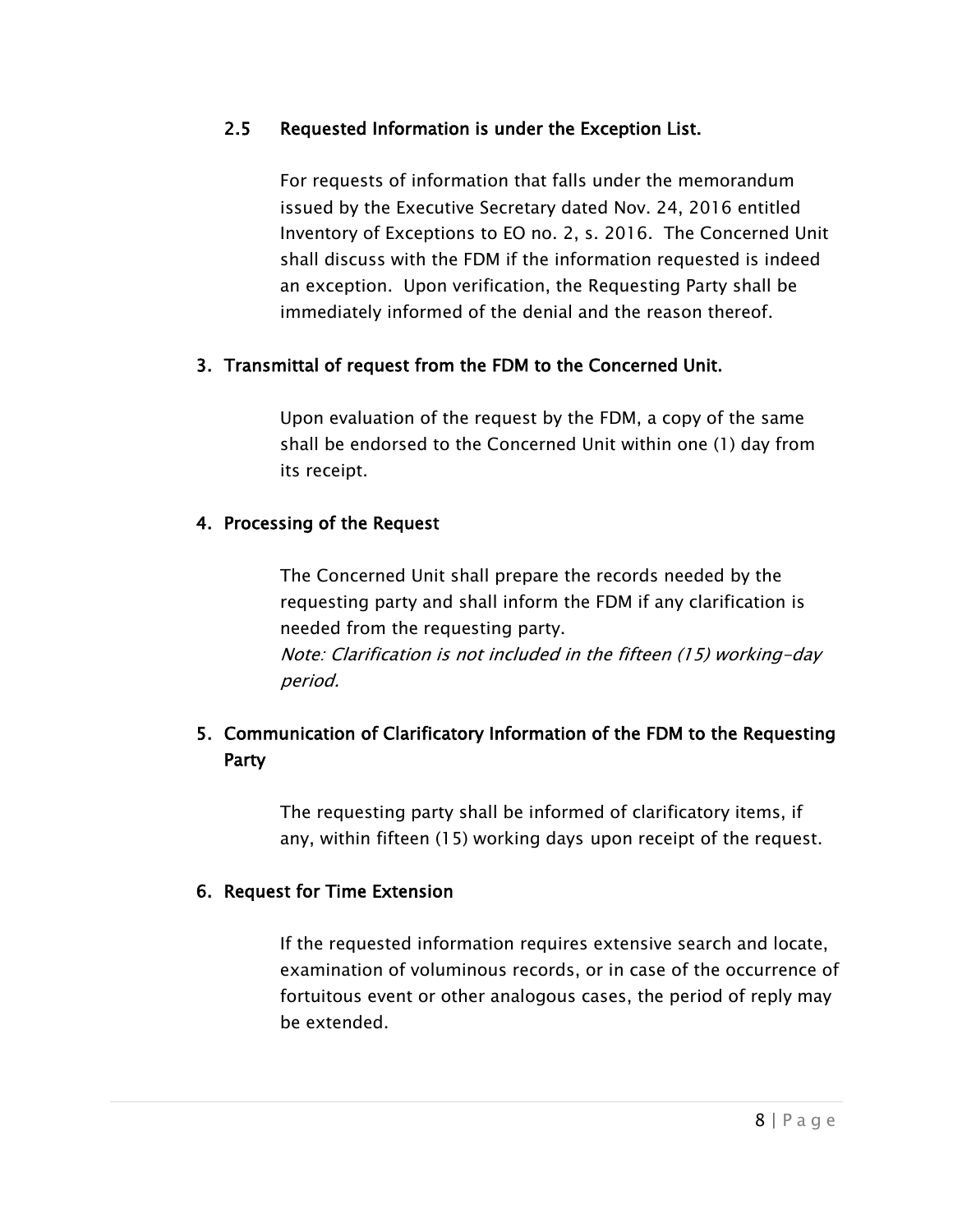The concerned unit shall inform the FDM about the need for time extension. In turn, the FDM shall immediately notify the requesting party for a Time Extension through a Notice of Extension (Annex B). In no case shall the extension exceed twenty (20) working days on top of the mandated fifteen (15) working days to act on the request, unless exceptional circumstances warrant a longer period.

# 7. Communication of Decision to the Requesting Party

The FDM shall endorse his grant or denial of the request of information to the FRO who shall communicate to the requesting party.

# 7.1 Approval of the Request.

The concerned unit together with the FDM shall ensure that all records to be released are checked. The FRO is responsible in preparing and sending out the letter or email to the requesting party, within the prescribed period.

# 7.2 Denial of the Request

A Notice of Denial (Annex C) shall be sent to the requesting party if the FDM decides to deny the request.

# VI. Remedies In Case of Denial of Request

- 1. Denial of any request for access to information may be appealed to the Office of CKWD provided that:
	- 1.1 A written appeal must be filed by the same person making the request within fifteen (15) calendar days from the notice of denial or from the lapse of the relevant period to respond to the request.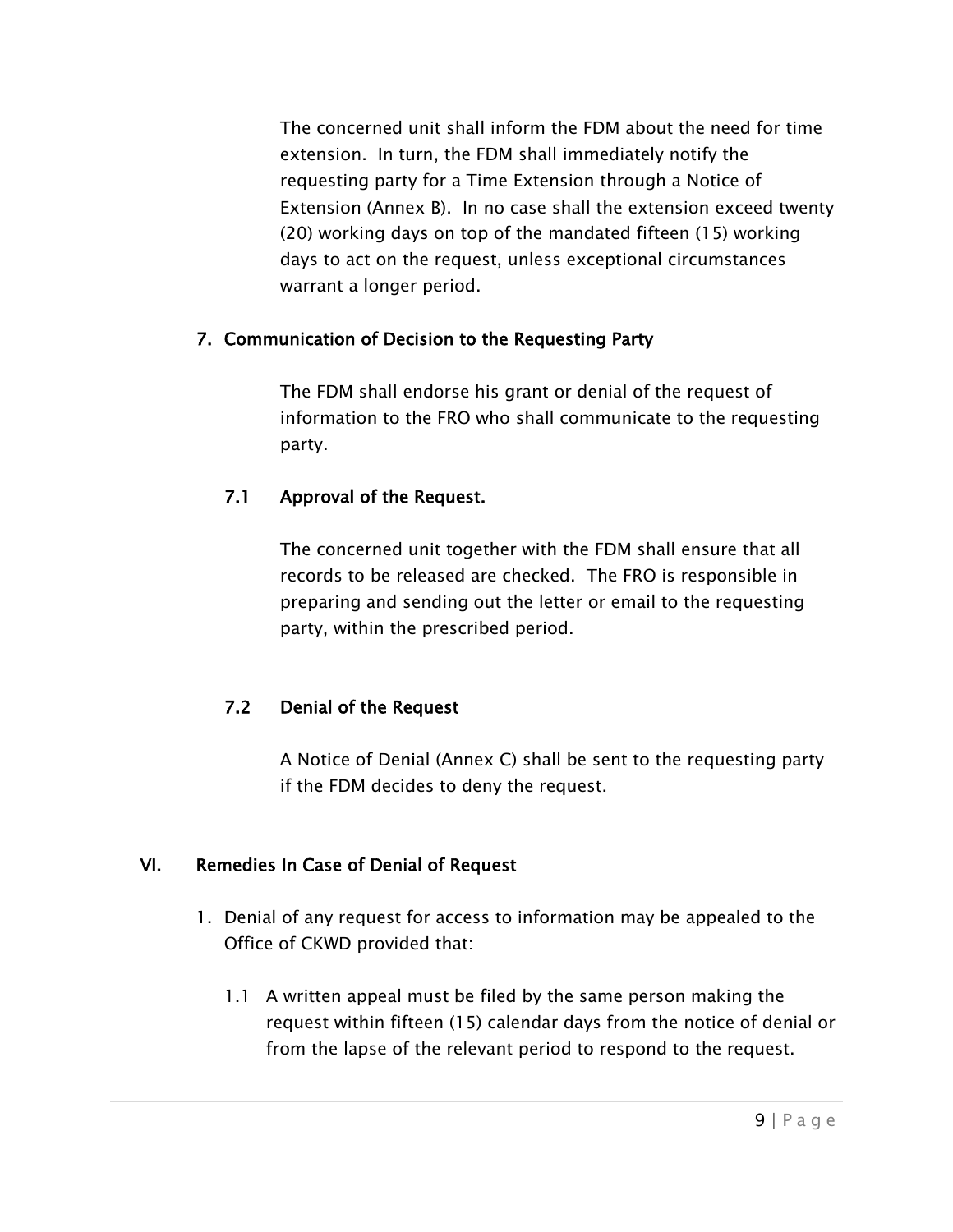- 2. The appeal shall be decided by the FDM upon the recommendation of the FOI Appeals and Review Committee within thirty (30) working days from the filing of the appeal. If the FDM failed to decide within the aforestated period, the appeal is deemed denied.
- 3. Upon exhaustion of administrative appeal remedies, the requesting party may file the appropriate judicial action in accordance with the Rules of Court.

#### VII. Fees

#### 1. No Request Fees

The Office of CKWD shall not charge any fee for accepting requests for access to information.

#### 2. Reasonable Cost of Reproduction and Copying of the Information

The Office of CKWD may charge a reasonable fee to reimburse necessary costs, including actual costs of reproduction, copying, and digitization of the information required. The FRO shall then immediately notify the requesting party of any related cost incurred.

#### 3. Exemption from Fees.

The Office of CKWD may exempt any requesting party from payment of fees, upon submission of a written request stating the valid reason why such requesting party shall not pay any fee.

REY J. VARGAS General Manager B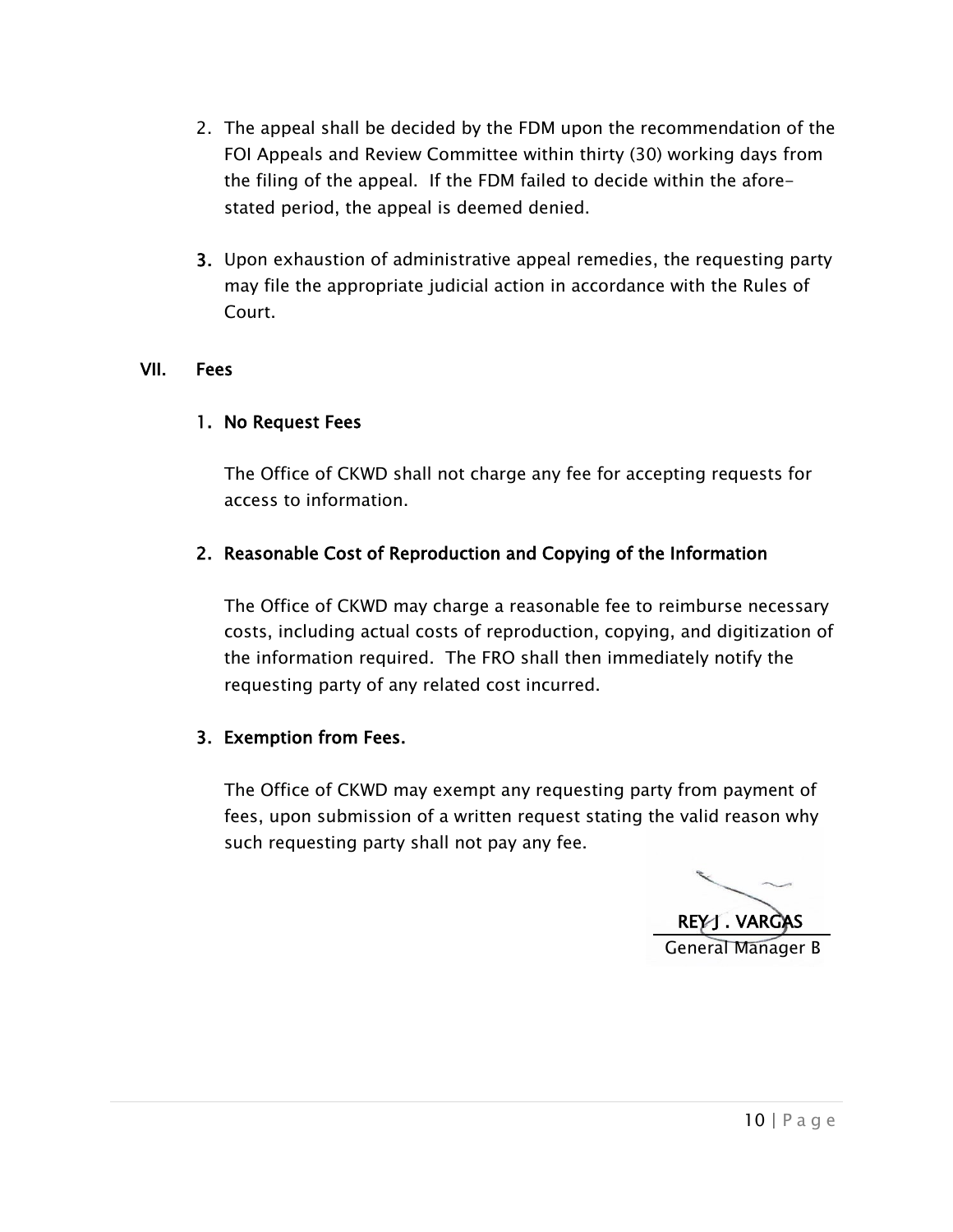Annex A



# Republic of the Philippines

City of Koronadal Water District

# FOI REQUEST FORM

| Date: ____________________                                                                                          |                                                                                 |     |  |  |
|---------------------------------------------------------------------------------------------------------------------|---------------------------------------------------------------------------------|-----|--|--|
|                                                                                                                     |                                                                                 |     |  |  |
|                                                                                                                     |                                                                                 |     |  |  |
|                                                                                                                     |                                                                                 |     |  |  |
| The Requesting Party:                                                                                               |                                                                                 |     |  |  |
|                                                                                                                     |                                                                                 |     |  |  |
|                                                                                                                     |                                                                                 |     |  |  |
|                                                                                                                     |                                                                                 |     |  |  |
| Should there is approval and information is available, how would you like to receive such<br>request? Please check. |                                                                                 |     |  |  |
| For Pick-up                                                                                                         | E-mail<br>Mail                                                                  | Fax |  |  |
|                                                                                                                     | ----------------------- <i>(For CKWD personnel only)-----------------------</i> |     |  |  |
|                                                                                                                     |                                                                                 |     |  |  |
|                                                                                                                     | (Name/Designation/Department/Signature)                                         |     |  |  |
| Date and Time of request: ___________________________                                                               |                                                                                 |     |  |  |
|                                                                                                                     | (Name/Designation/Department/Signature)                                         |     |  |  |
|                                                                                                                     |                                                                                 |     |  |  |
|                                                                                                                     |                                                                                 |     |  |  |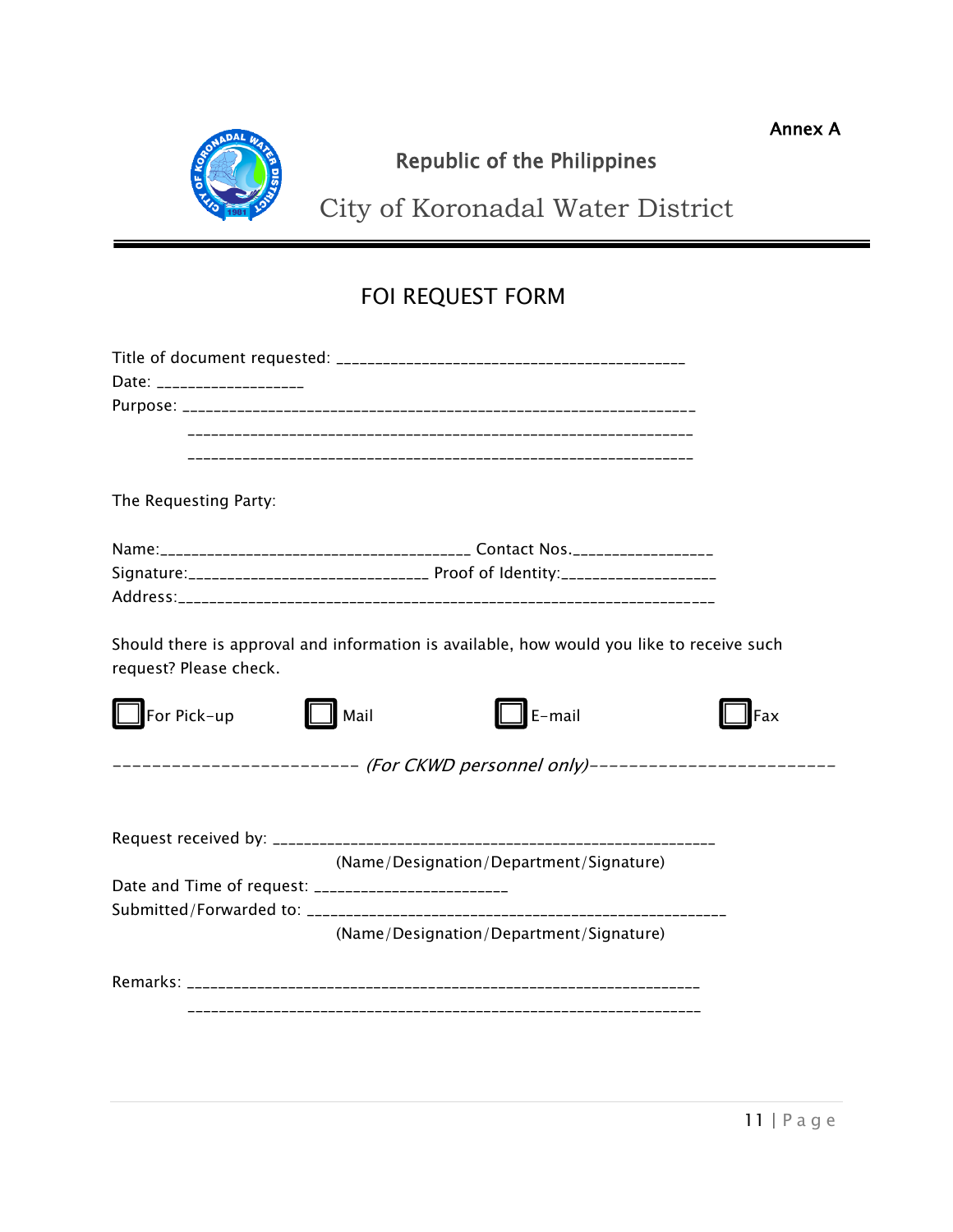

# Republic of the Philippines

City of Koronadal Water District

# Notice of Extension

Date:\_\_\_\_\_\_\_\_\_\_\_\_\_\_\_\_\_

Dear Mr./Ms./Mrs.\_\_\_\_\_\_\_\_\_\_\_\_\_\_\_\_\_\_\_

Greetings from the City of Koronadal Water District!

In compliance to Executive Order no. 2 series of 2016 on Freedom of Information in Executive Branch, we have received your request dated \_\_\_\_\_\_\_\_\_\_\_\_\_\_asking for \_\_\_\_\_\_\_\_\_\_\_\_\_\_\_\_\_\_\_\_\_\_\_\_\_\_\_\_\_\_\_\_\_\_\_\_\_\_\_\_\_\_\_.

Please be advised that due to\_\_\_\_\_\_\_\_\_\_\_\_\_\_\_\_\_\_\_\_ this office will need additional time to fully process your requested document. Hence, we are asking for \_\_\_\_ days extension in order to fully respond to your request.

Thank you for your understanding.

Yours in service,

REY J. VARGAS General Manager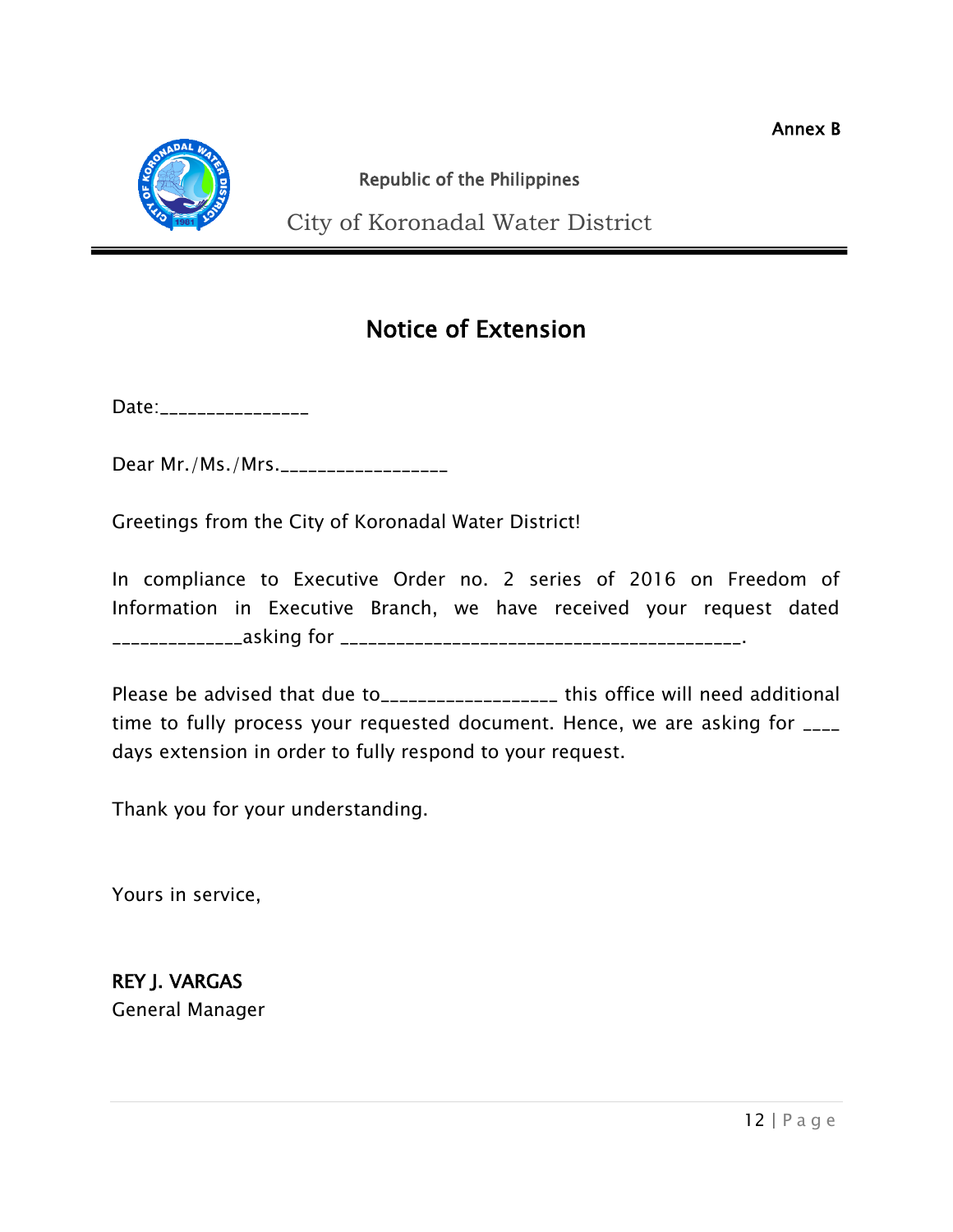

City of Koronadal Water District  $\overline{a}$ 

# Notice of Denial

Date:\_\_\_\_\_\_\_\_\_\_\_\_\_\_\_\_\_

Dear Mr./Ms./Mrs.\_\_\_\_\_\_\_\_\_\_\_\_\_\_\_\_\_\_

Greetings from the City of Koronadal Water District!

In compliance to Executive Order no. 2 series of 2016 on Freedom of Information in Executive Branch, we have received your request dated \_\_\_\_\_\_\_\_\_\_asking for \_\_\_\_\_\_\_\_\_\_\_\_\_\_\_\_\_\_\_**\_\_\_\_** 

Please be advised that after conduct of thorough evaluation on your requested information, your request has been DENIED because of its inclusion in the list of exceptions in the District's Information Manual under number \_\_\_\_\_\_\_\_\_\_ and contrary to \_\_\_\_\_\_\_\_\_\_\_\_\_\_\_\_.

Should you wish to appeal on your request, you may submit a letter of appeal to the City of Koronadal Water District's FOI Appeals and Review Committee within fifteen (15) days from the receipt of this letter.

Thank you for your understanding.

Yours in service,

REY J. VARGAS General Manager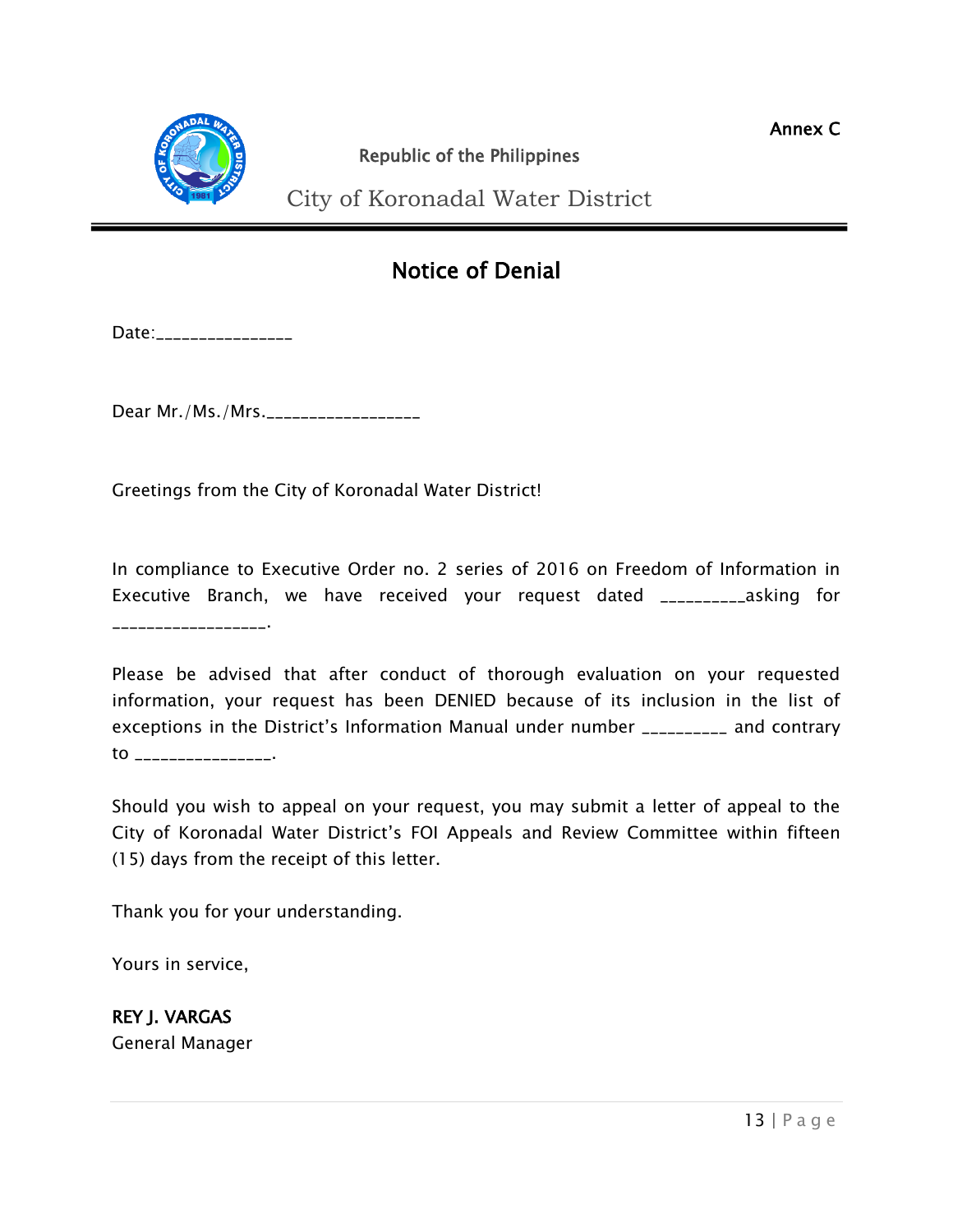#### Lists of Exceptions to Right of Access to Information

For the guidance of all government offices and instrumentalities covered by EO No. 2 (s. 2016) and the general public, the following are the exceptions to the right of access to information, as recognized by the Constitution, existing laws, or jurisprudence:  $1$ 

- 1. Information covered by Executive privilege;
- 2. Privileged information relating to national security, defense or international relations;
- 3. Information concerning law enforcement and protection of public and personal safety;
- 4. Information deemed confidential for the protection of the privacy of persons and certain individuals such as minors, victims of crimes, or the accused;
- 5. Information, documents or records known by reason of official capacity and are deemed as confidential, including those submitted or disclosed by entities to government agencies, tribunals, boards, or officers, in relation to the performance of their functions, or to inquiries or investigation conducted by them in the exercise of their administrative, regulatory or quasi-judicial powers;
- 6. Prejudicial premature disclosure;
- 7. Records of proceedings or information from proceedings which, pursuant to law or relevant rules and regulations, are treated as confidential or privileged;
- 8. Matters considered confidential under banking and finance laws, and their amendatory laws; and
- 9. Other exceptions to the right to information under laws, jurisprudence, rules and regulations.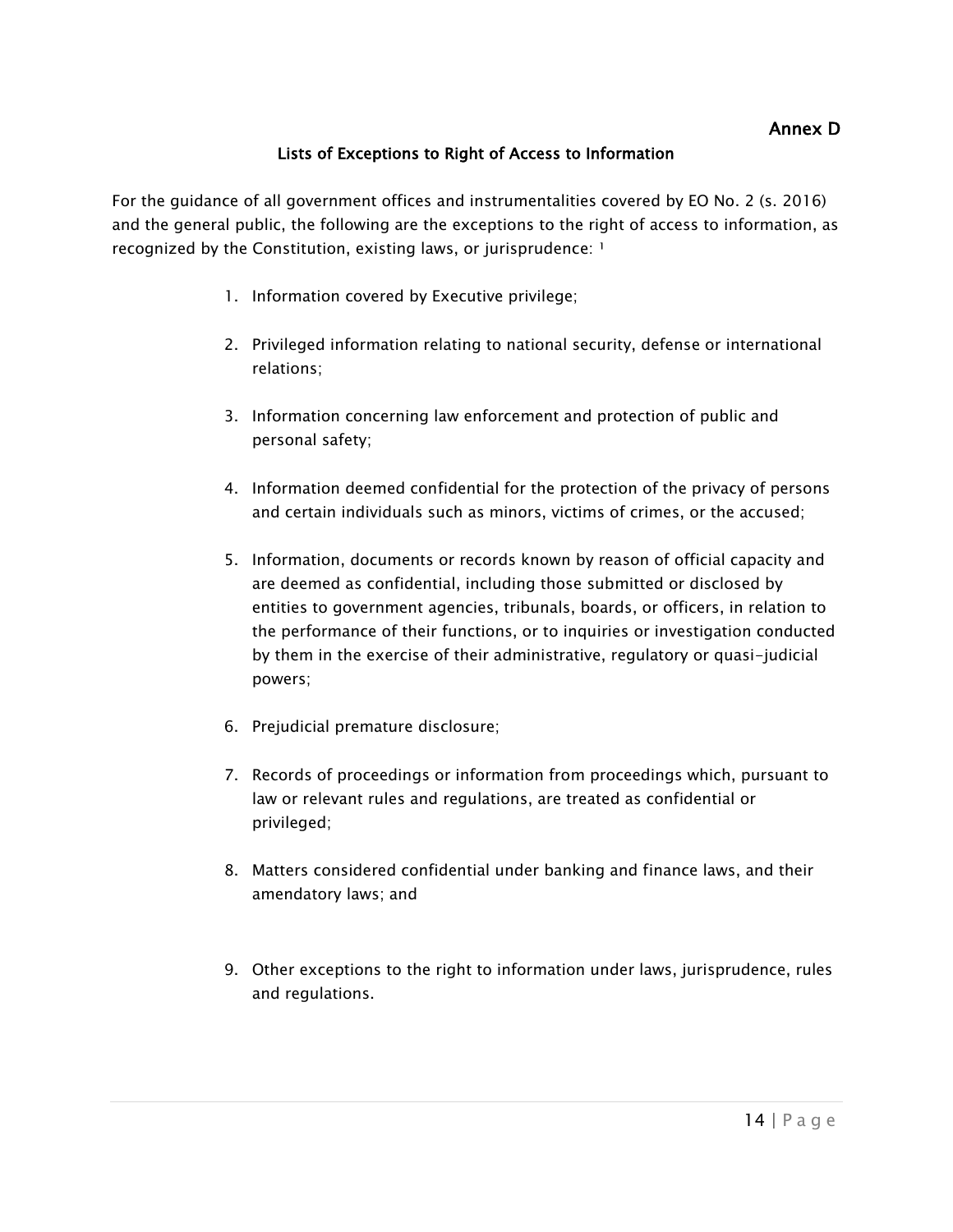# MALACAÑANG PALACE

MANILA

#### BY THE PRESIDENT OF THE PHILIPPINES

#### EXECUTIVE ORDER NO. 02

# OPERATIONALIZING IN THE EXECUTIVE BRANCH THE PEOPLE'S CONSTITUTIONAL RIGHT TO INFORMATION AND THE STATE POLICIES TO FULL PUBLIC DISCLOSURE AND TRANSPARENCY IN THE PUBLIC SERVICE AND PROVIDING GUIDELINES THEREFOR

WHEREAS, pursuant to Section 28, Article II of the 1987 Constitution, the State adopts and implements a policy of full public disclosure of all its transactions involving public interest, subject to reasonable conditions prescribed by law;

WHEREAS, Section 7, Article III of the Constitution guarantees the right of the people to information on matters of public concern;

WHEREAS, the incorporation of this right in the Constitution is a recognition of the fundamental role of free and open exchange of information in a democracy, meant to enhance transparency and accountability in government official acts, transactions, or decisions;

WHEREAS, the Executive Branch recognizes the urgent need to operationalize these Constitutional provisions;

WHEREAS, the President, under Section 17, Article VII of the Constitution, has control over all executive departments, bureaus and offices, and the duty to ensure that the laws be faithfully executed;

WHEREAS, the Data Privacy Act of 2012 (R.A. 10173), including its implementing Rules and Regulations, strengthens the fundamental human right of privacy, and of communication while ensuring the free flow of information to promote innovation and growth;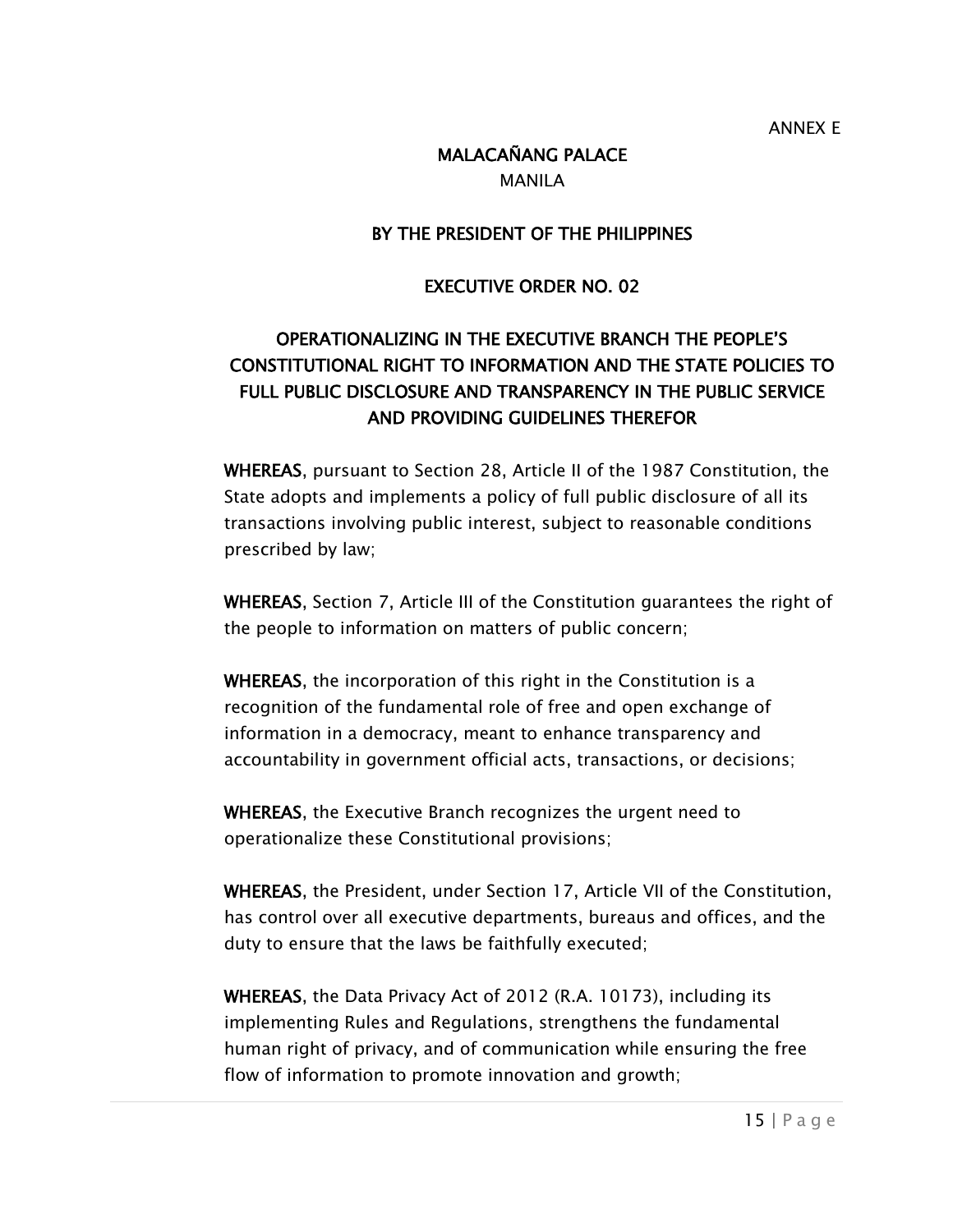NOW, THEREFORE, I, RODRIGO ROA DUTERTE, President of the Philippines, by virtue of the powers vested in me by the Constitution and existing laws, do hereby order:

SECTION 1. Definition. For the purpose of this Executive Order, the following terms shall mean: (a) "Information" shall mean any records, documents, papers, reports, letters, contracts, minutes and transcripts of official meetings, maps, books, photographs, data, research materials, films, sound and video recording, magnetic or other tapes, electronic data, computer stored data, any other like or similar data or materials recorded, stored or archived in whatever format, whether offline or online, which are made, received, or kept in or under the control and custody of any government office pursuant to law, executive order, and rules and regulations or in connection with the performance or transaction of official business by any government office. (b) "Official record/records" shall refer to information produced or received by a public officer or employee, or by a government office in an official capacity or pursuant to a public function or duty. (c) "Public record/records" shall include information required by laws, executive orders, rules, or regulations to be entered, kept and made publicly available by a government office.

SECTION 2. Coverage. This order shall cover all government offices under the Executive Branch, including but not limited to the national government and all its offices, departments, bureaus, offices, and instrumentalities, including government-owned or -controlled corporations, and state universities and colleges. Local government units (LGUs) are encouraged to observe and be guided by this Order.

SECTION 3. Access to information. Every Filipino shall have access to information, official records, public records and to documents and papers pertaining to official acts, transactions or decisions, as well as to government research data used as basis for policy development.

SECTION 4. Exception. Access to information shall be denied when the information falls under any of the exceptions enshrined in the Constitution, existing law or jurisprudence. The Department of Justice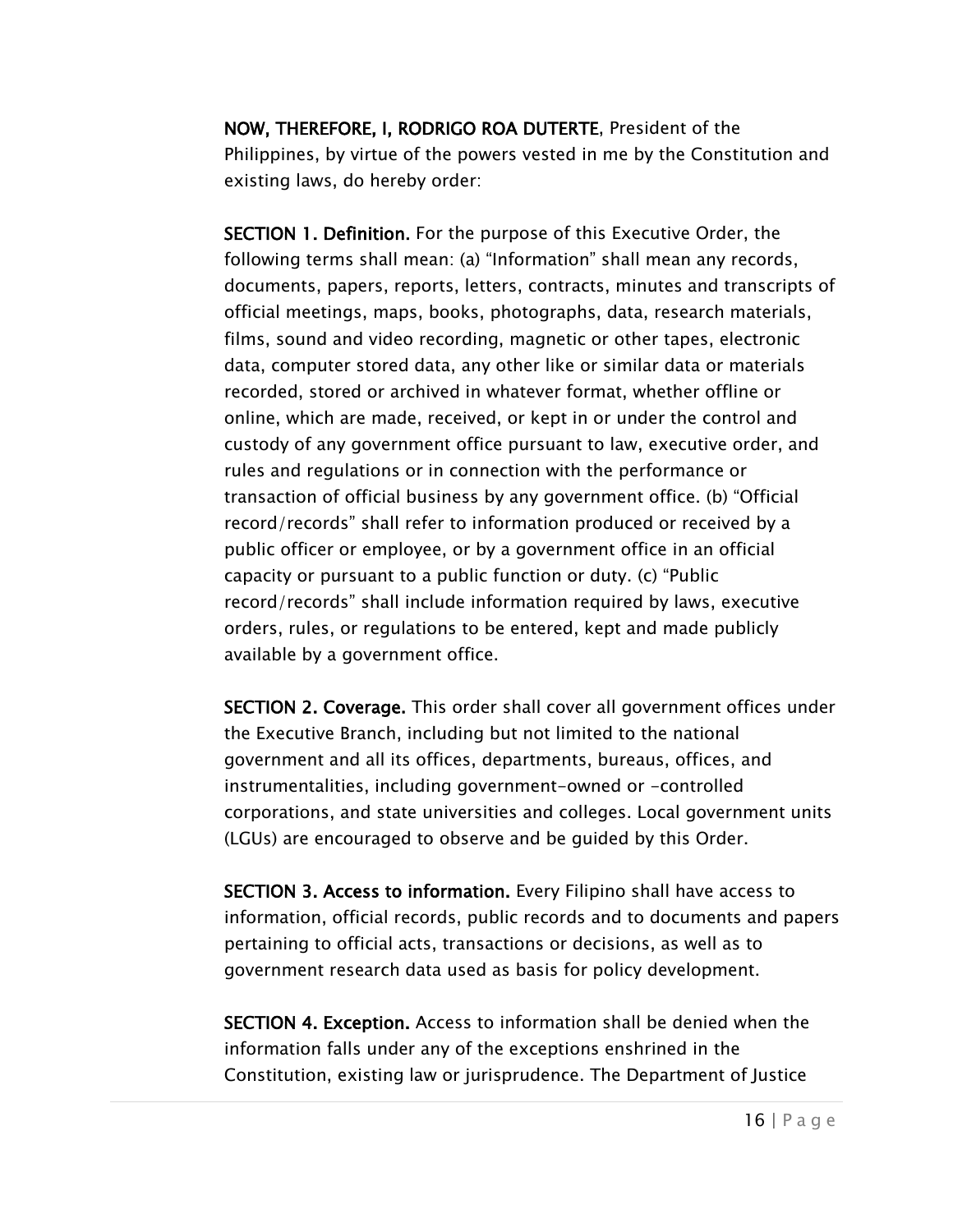and the Office of the Solicitor General are hereby directed to prepare an inventory of such exceptions and submit the same to the Office of the President within thirty (30) calendar days from the date of effectivity of this Order. The Office of the President shall thereafter, immediately circularize the inventory of exceptions for the guidance of all government offices and instrumentalities covered by this Order and the general public. Said inventory of exceptions shall periodically be updated to properly reflect any change in existing law and jurisprudence and the Department of Justice and the Office of the Solicitor General are directed to update the inventory of exceptions as the need to do so arises, for circularization as hereinabove stated.

SECTION 5. Availability of SALN. Subject to the provisions contained in Sections 3 and 4 of this Order, all public officials are reminded of their obligation to file and make available for scrutiny their Statements of Assets, Liabilities and Net Worth (SALN) in accordance with existing laws, rules and regulations, and the spirit and letter of this Order.

SECTION 6. Application and Interpretation. There shall be a legal presumption in favor of access to information, public records and official records. No request for information shall be denied unless it clearly falls under any of the exceptions listed in the inventory or updated inventory of exceptions circularized by the Office of the President provided in the preceding section. The determination of the applicability of any of the exceptions to the request shall be the responsibility of the Head of the Office which is in custody or control of the information, public record or official record, or the responsible central or field officer duly designated by him in writing. In making such determination, the Head of the Office or his designated officer shall exercise reasonable diligence to ensure that no exception shall be used or availed of to deny any request for information or access to public records, or official records if the denial is intended primarily and purposely to cover up a crime, wrongdoing, graft or corruption.

SECTION 7. Protection of Privacy. While providing access to information, public records, and official records, responsible officials shall afford full protection to the right to privacy of the individual as follows: (a) Each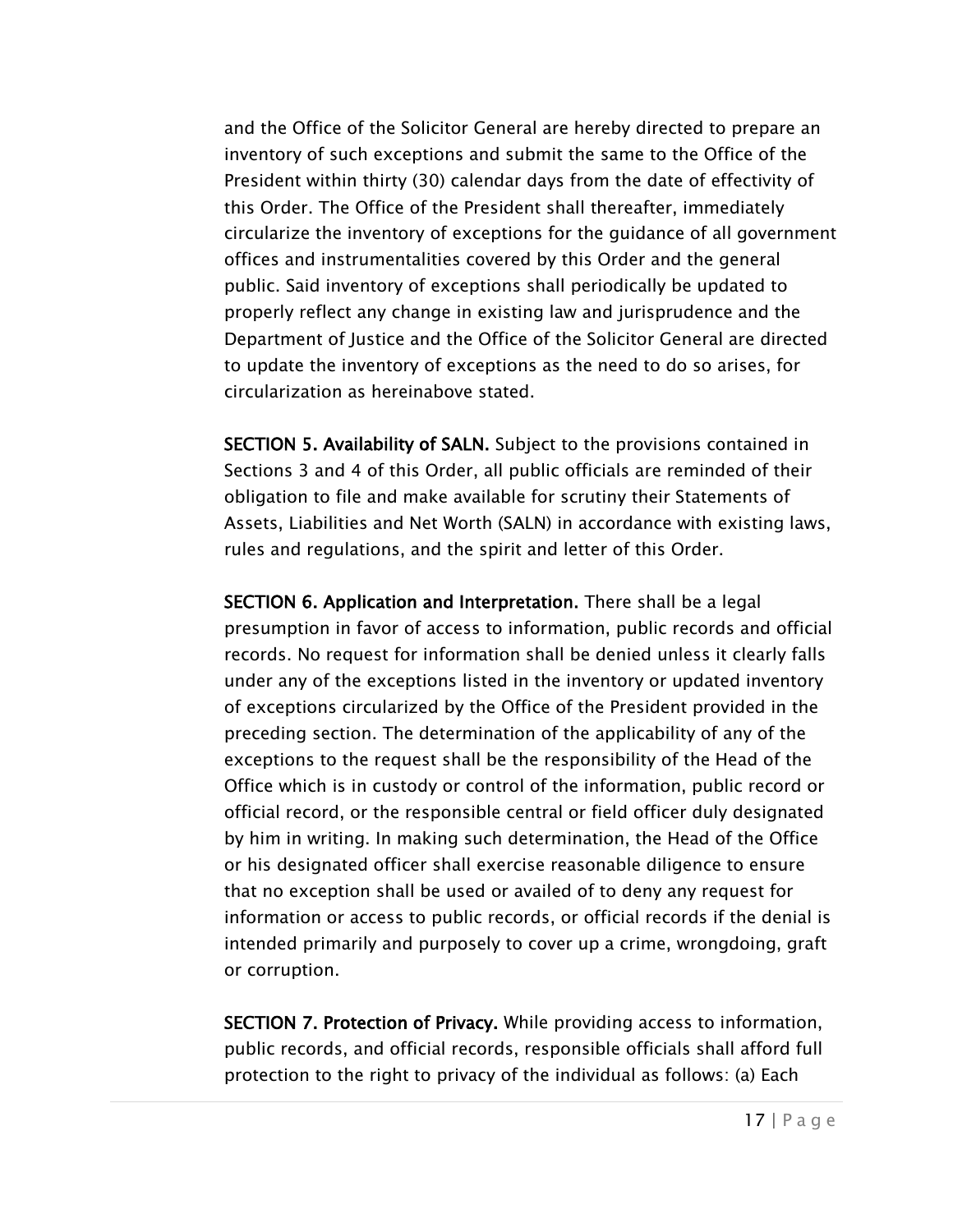government office per Section 2 hereof shall ensure that personal information in its custody or under its control is disclosed or released only if it is material or relevant to the subject-matter of the request and its disclosure is permissible under this order or existing law, rules or regulations; (b) Each government office must protect personal information in its custody or control by making reasonable security arrangements against leaks or premature disclosure of personal information which unduly exposes the individual whose personal information is requested, to vilification, harassment or any other wrongful acts. (c) Any employee, official or director of a government office per Section 2 hereof who has access, authorized or unauthorized, to personal information in the custody of the office, must not disclose that information except when authorized under this order or pursuant to existing laws, rules or regulation.

SECTION 8. People's Freedom to Information (FOI) Manual. For the effective implementation of this Order, every government office is directed to prepare within one hundred twenty (120) calendar days from the effectivity of this Order, its own People's FOI Manual, which shall include among others the following provisions:(a) The location and contact information of the head, regional, provincial, and field offices, and other established places where the public can obtain information or submit requests; (b) The person or office responsible for receiving requests for information; (c) The procedure for the filing and processing of the request as specified in the succeeding section 8 of this Order. (d) The standard forms for the submission of requests and for the proper acknowledgment of requests; (e) The process for the disposition of requests; (f) The procedure for the administrative appeal of any denial for access to information; and (g) The schedule of applicable fees.

SECTION 9. Procedure. The following procedure shall govern the filing and processing of request for access to information:(a) Any person who requests access to information shall submit a written request to the government office concerned. The request shall state the name and contact information of the requesting party, provide valid proof of his identification or authorization, reasonably describe the information requested, and the reason for, or purpose of, the request for information: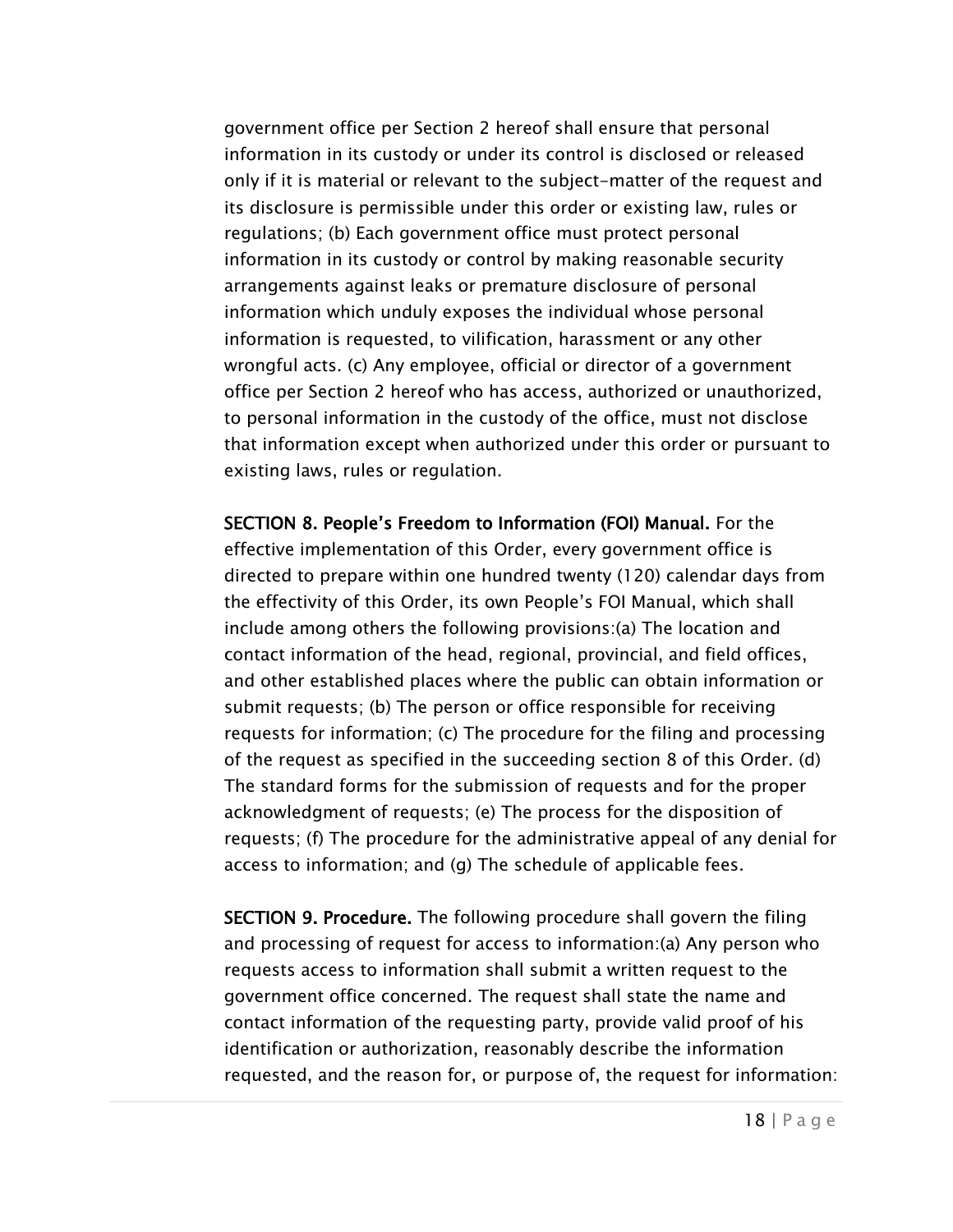Provided, that no request shall be denied or refused acceptance unless the reason for the request is contrary to law, existing rules and regulations or it is one of the exceptions contained in the inventory or updated inventory of exception as hereinabove provided. (b) The public official receiving the request shall provide reasonable assistance, free of charge, to enable, to enable all requesting parties and particularly those with special needs, to comply with the request requirements under this Section. (c) The request shall be stamped by the government office, indicating the date and time of receipt and the name, rank, title and position of the receiving public officer or employee with the corresponding signature, and a copy thereof furnished to the requesting party. Each government office shall establish a system to trace the status of all requests for information received by it. (d) The government office shall respond to a request fully compliant with requirements of subsection (a) hereof as soon as practicable but not exceeding fifteen (15) working days from the receipt thereof. The response mentioned above refers to the decision of the agency or office concerned to grant or deny access to the information requested. (e) The period to respond may be extended whenever the information requested requires extensive search of the government office's records facilities, examination of voluminous records, the occurrence of fortuitous cases or other analogous cases. The government office shall notify the person making the request of the extension, setting forth the reasons for such extension. In no case shall the extension go beyond twenty (20) working days unless exceptional circumstances warrant a longer period. (f) Once a decision is made to grant the request, the person making the request shall be notified of such decision and directed to pay any applicable fees.

SECTION 10. Fees. Government offices shall not charge any fee for accepting requests for access to information. They may, however, charge a reasonable fee to reimburse necessary costs, including actual costs of reproduction and copying of the information required, subject to existing rules and regulations. In no case shall the applicable fees be so onerous as to defeat the purpose of this Order.

SECTION 11. Identical or Substantially Similar Requests. The government office shall not be required to act upon an unreasonable subsequent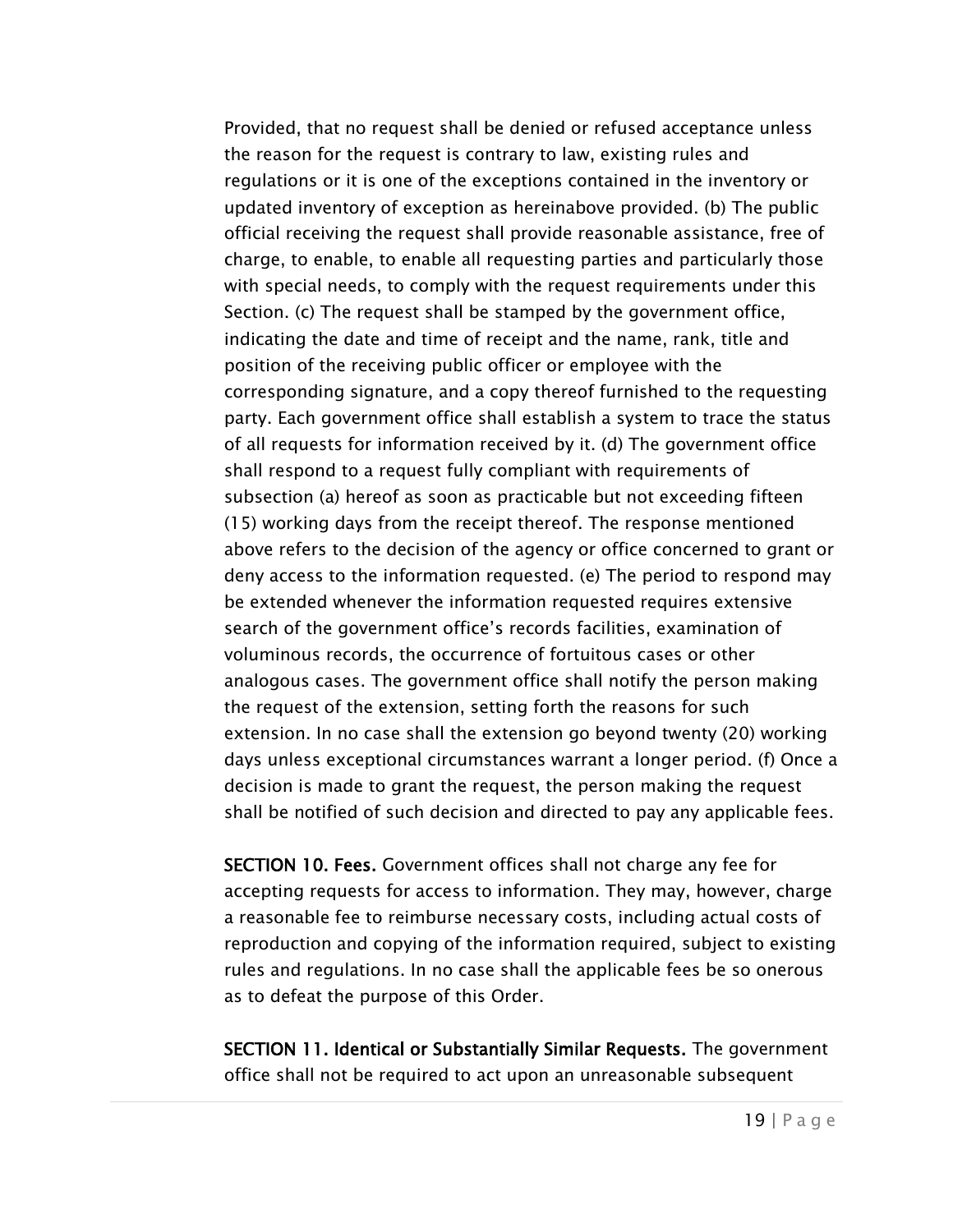identical or substantially similar request from the same requesting party whose request from the same requesting party whose request has already been previously granted or denied by the same government office. SECTION 12. Notice of Denial. If the government office decides to deny the request, in whole or in part, it shall as soon as practicable, in any case within fifteen (15) working days from the receipt of the request, notify the requesting party the denial in writing. The notice shall clearly set forth the ground or grounds for denial and the circumstances on which the denial is based. Failure to notify the requesting party of the action taken on the request within the period herein stipulated shall be deemed a denial of the request for access to information.

SECTION 13. Remedies in Cases of Denial of Request for Access to

Information. (a) Denial of any request for access to information may be appealed to the person or office next higher in the authority, following the procedure mentioned in Section 7 (f) of this Order: Provided, that the written appeal must be filed by the same person making the request within fifteen (15) working days from the notice of denial or from the lapse of the relevant period to respond to the request. (b) The appeal be decided by the person or office next higher in authority within thirty (30) working days from the filing of said written appeal. Failure of such person or office to decide within the aforestated period shall be deemed a denial of the appeal. (c) Upon exhaustion of administrative appeal remedies, the requesting part may file the appropriate case in the proper courts in accordance with the Rules of Court.

SECTION 14. Keeping of Records. Subject to existing laws, rules, and regulations, government offices shall create and/or maintain accurate and reasonably complete records of important information in appropriate formats, and implement a records management system that facilitates easy identification, retrieval and communication of information to the public.

SECTION 15. Administrative Liability. Failure to comply with the provisions of this Order may be a ground for administrative and disciplinary sanctions against any erring public officer or employee as provided under existing laws or regulations.